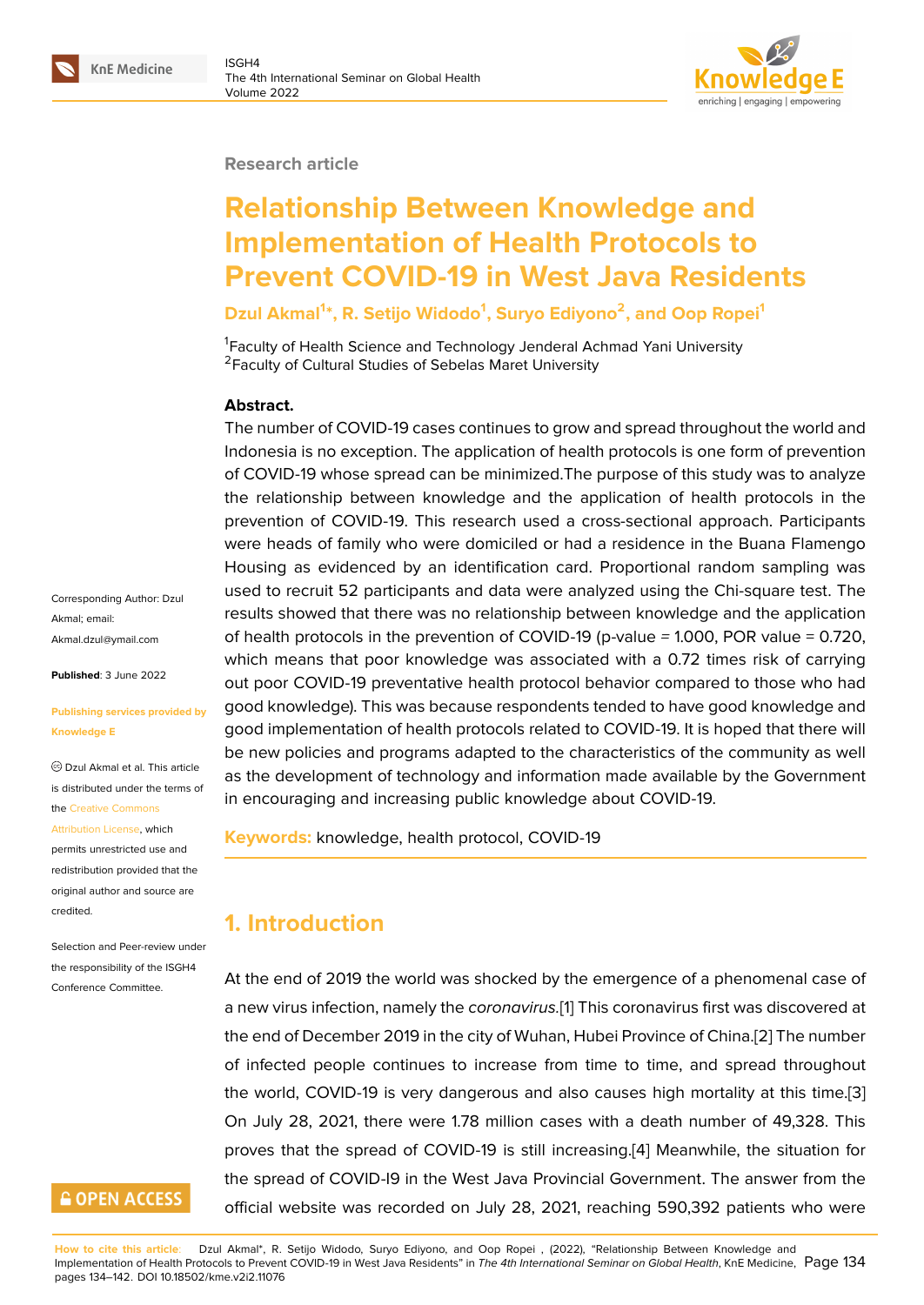confirmed positive for COVID-19 with a death toll of 8,886. This data experienced a drastic increase compared to the previous 1 month, as on June 30, 2021, there were 381,455 confirmed positive COVID-19 patients with a death toll of 5,352.[5] Cimahi City is one of the cities in West Java that contributed to the number of COVID-19 cases, one of the highest in West Java, recorded on July 28, 2021, with 14,827 confirmed cases with 207 deaths in Cimahi City. Cases in Cimahi City in July 2021 we[re](#page-7-3) the highest compared to other cities or regencies in West Java, such as West Bandung Regency, where the number of COVID-19 on 28 July 2021 confirmed only 6,464 cases with 87 deaths, or also Cimahi City is still very high in COVID-19 cases. compared to Cianjur Regency, which recorded 7,061 confirmed cases of COVID-19 with 12 deaths.[6]

In response to the spread of COVID-19, the Government has issued several policies and measures to prevent the transmission of COVID-19 infection in several regions in Indonesia. At the regional level, the increase in cases began to shift to the Sum[at](#page-7-4)ra, Kalimantan and Sulawesi regions. increase in cases ranged from 29.2% - 50.8%. However, the transmission continues to increase. This is caused by the behavior of people who are still negligent in obeying government regulations. This is something that needs to be watched out for because negligence will encourage the spread of COVID-19 cases to be faster and death cases to be higher. The increase in death cases was 27.3% compared to the previous period, which was 11,713 deaths nationally.[1] Several studies have stated that the level of compliance and control of COVID-19 is still low and there is an assumption that the disease includes the common cold, one of which is the low level of knowledge in several community groups, especially in the [C](#page-7-0)imahi City area, West Java Province.[7]

Efforts to break the chain of spread of COVID-19 require good understanding and knowledge from all elements, including the community. Knowledge is a result of curiosity through sensory pro[ce](#page-7-5)sses, especially in the eyes and ears of certain objects. Knowledge is also the most important domain factor in the formation of behavior. A person's knowledge is influenced by several factors, including the level of education, occupation, age, environmental factors and socio-cultural factors. Good public knowledge regarding COVID-19 will help shape community behavior in preventing and controlling COVID-19 by implementing health protocols.The implementation of the health protocol is one form of prevention of COVID-I9, so in achieving this goal, the main steps that the community wants to implement are implementing health protocols such as washing hands regularly with soap and also preparing hand washing equipment in every home.[8] Although the implementation of health protocols is considered effective, in practice there are still many community members who do not carry out this health protocol due to the low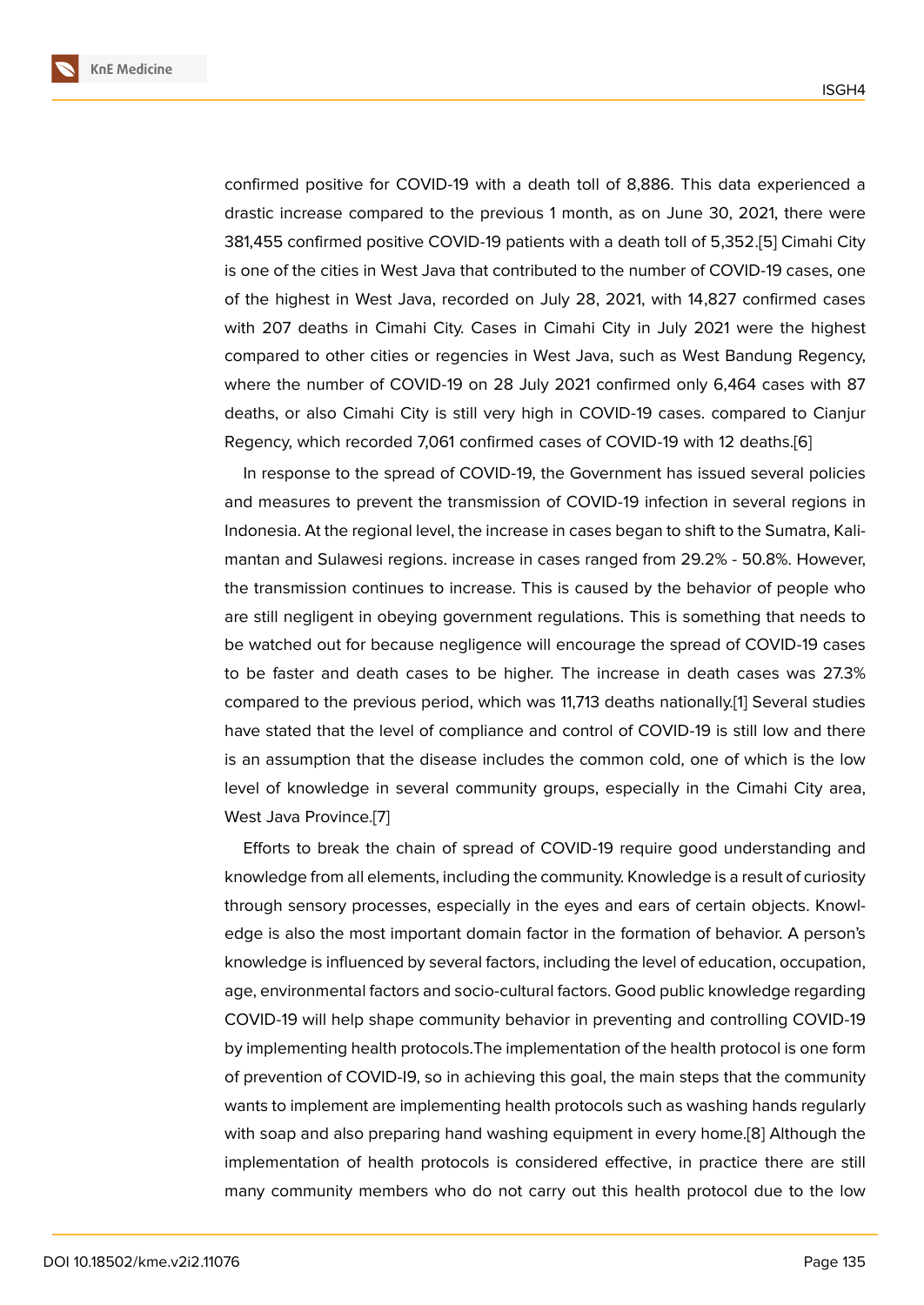knowledge of the community, the results of research conducted by Darma Yantion, the Description of Public Knowledge about COVID-19 and Community Behavior in the mass of the COVID-19 pandemic concluded that public knowledge about the COVID-19 pandemic was in the good category, namely 70%, but the implementation of the health protocol was still not good. Darma Yantion, Description of Public Knowledge about COVID-19 and Community Behavior during the COVID-19 pandemic concluded that public knowledge about the COVID-19 pandemic was in the good category, namely 70%, but the implementation of the health protocol was still not good. The research conducted by Darma was only done descriptively and the results were not exhaustive. There are many factors that can affect the application of health protocols by the community but if you look at it from a behavioral science perspective, knowledge is one of the factors in encouraging people's behavior to implement health protocols in preventing COVID-19. [9].

This is in line with the results of observations made by researchers in the Buana Flamengo housing where the application of health protocols in the housing is still [no](#page-8-0)t good. Based on this, the researcher has the aim of conducting research, namely analyzing the relationship between knowledge and the application of health protocols in an effort to prevent COVID-19 for residents of Buana Flamengo Cibeber Housing, Cimahi City.

## **2. Method**

The design of this study is a quantitatif method with a cross sectional approach, namely to analyze the relationship of knowledge to the application of health protocols in an effort to prevent COVID-19 for residents of Buana Flamengo Cibeber Housing, Cimahi City. This research was conducted in Buana Flamengo Housing, Cibeber Village, South Cimahi District, Cimahi City, West Java Province. This research was conducted in July 2021.

The population in this study The total population or number of heads of families (KK) in the Buana Flamengo Cibeber housing complex, Cimahi City is 114 heads of families (KK). The sampling technique in this study is Proportional Random Sampling, that is, each member of the population from each block has the same opportunity to become a candidate to be used as a sample, so 52 samples are obtained. One of the criteria for determining research respondents is the Head of the Family who is domiciled or has a residence in the Buana Flamengo Housing as evidenced by an identification card.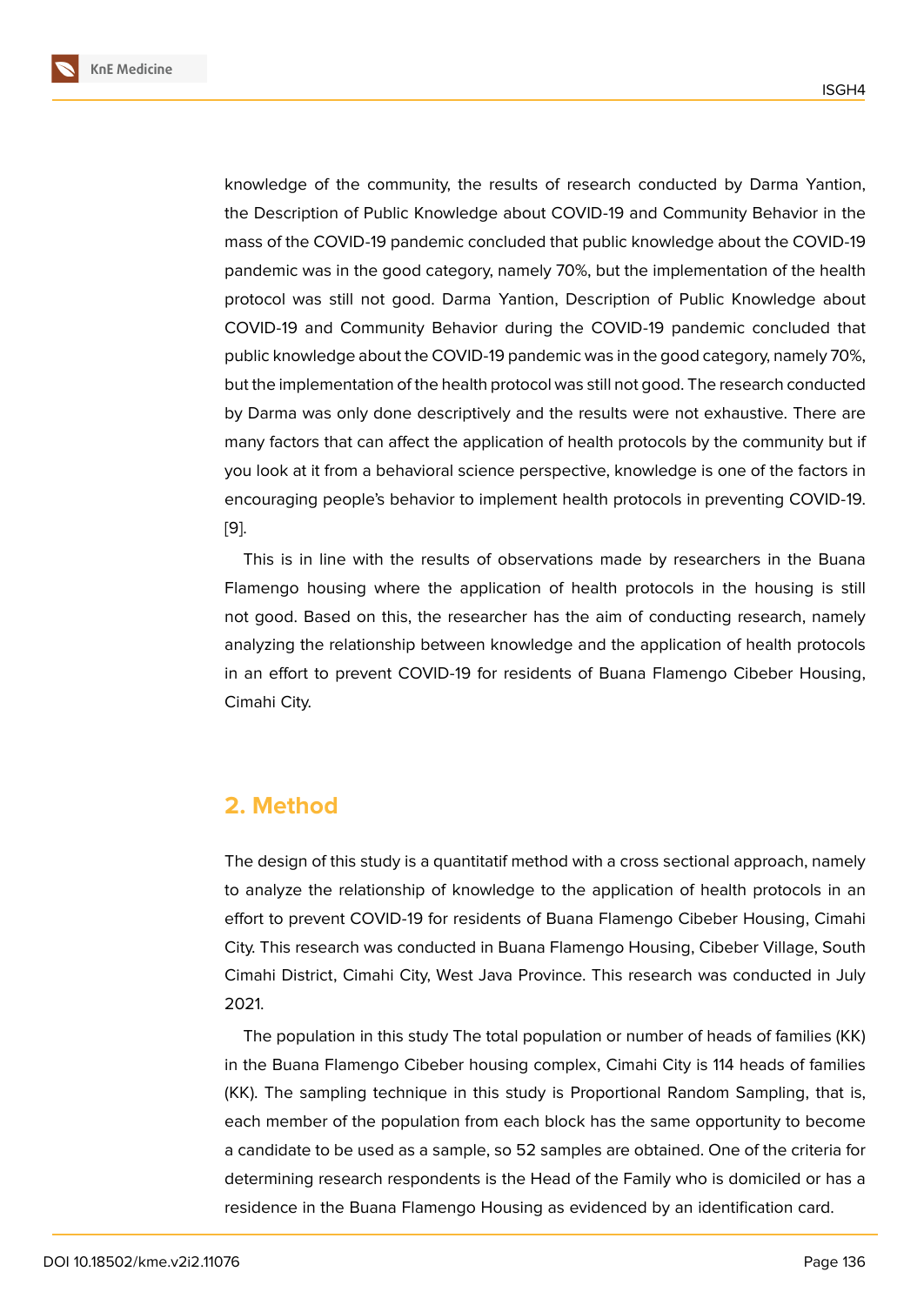Research data collection is done by using questionnaires and direct interviews conducted personally between researchers and respondents. The questionnaire used aims to determine and analyze the relationship of knowledge to the application of health protocols in an effort to prevent COVID-19 for residents of Buana Flamengo Cibeber Housing, Cimahi City. Prior to the research, the questionnaire was tested for validity and reliability to get the right measuring instrument.

This study used univariate and bivariate data analysis. Univariate analysis was used to tabulate the frequency of demographic statistics. Bivariate analysis was conducted to examine the relationship between the independent variable and the dependent variable using the Chi-square Test. This test was conducted to determine the relationship of knowledge to the application of health protocols in an effort to prevent COVID-19 for residents of the Buana Flamengo Cibeber Housing, Cimahi City. All procedures performed in this study, involving human participants, comply with the ethical standards of national research committees and/or institutions. This research was designed and conducted with the ethical principles established by Stikes General Achmad Yani Cimahi. Therefore, ethical approval was obtained from the Ethics Research Committee General Achmad Yani Cimahi Stick of Ethics with No. 41 / KEPK / VIII / 2020.[10]

#### **3. Results**

| No | <b>Variable</b>                        | F  | %     |
|----|----------------------------------------|----|-------|
| 1  | Gender                                 |    |       |
|    | Male                                   | 52 | 100%  |
|    | female                                 | 0  | 0%    |
| 2  | Age                                    |    |       |
|    | <30 years                              | 32 | 61,5% |
|    | >30 years                              | 20 | 38,5% |
| з  | <b>Education</b>                       |    |       |
|    | <b>Elementary School</b>               | 7  | 13,5% |
|    | Junior high school                     | 11 | 21,2% |
|    | High 24<br>Senior<br>School/Equivalent |    | 46,2% |
|    | Higher education                       | 10 | 19,2% |

Table 1: Characteristics of of the head of the family (KK) in the Buana Flamengo Cibeber housing, Cimahi City.

Table 1 describes the characteristics of respondents who become the head of the family male as much as 100%, the most age <30 years 61.5%, the highest level of education is at the senior high school level is 46.2%.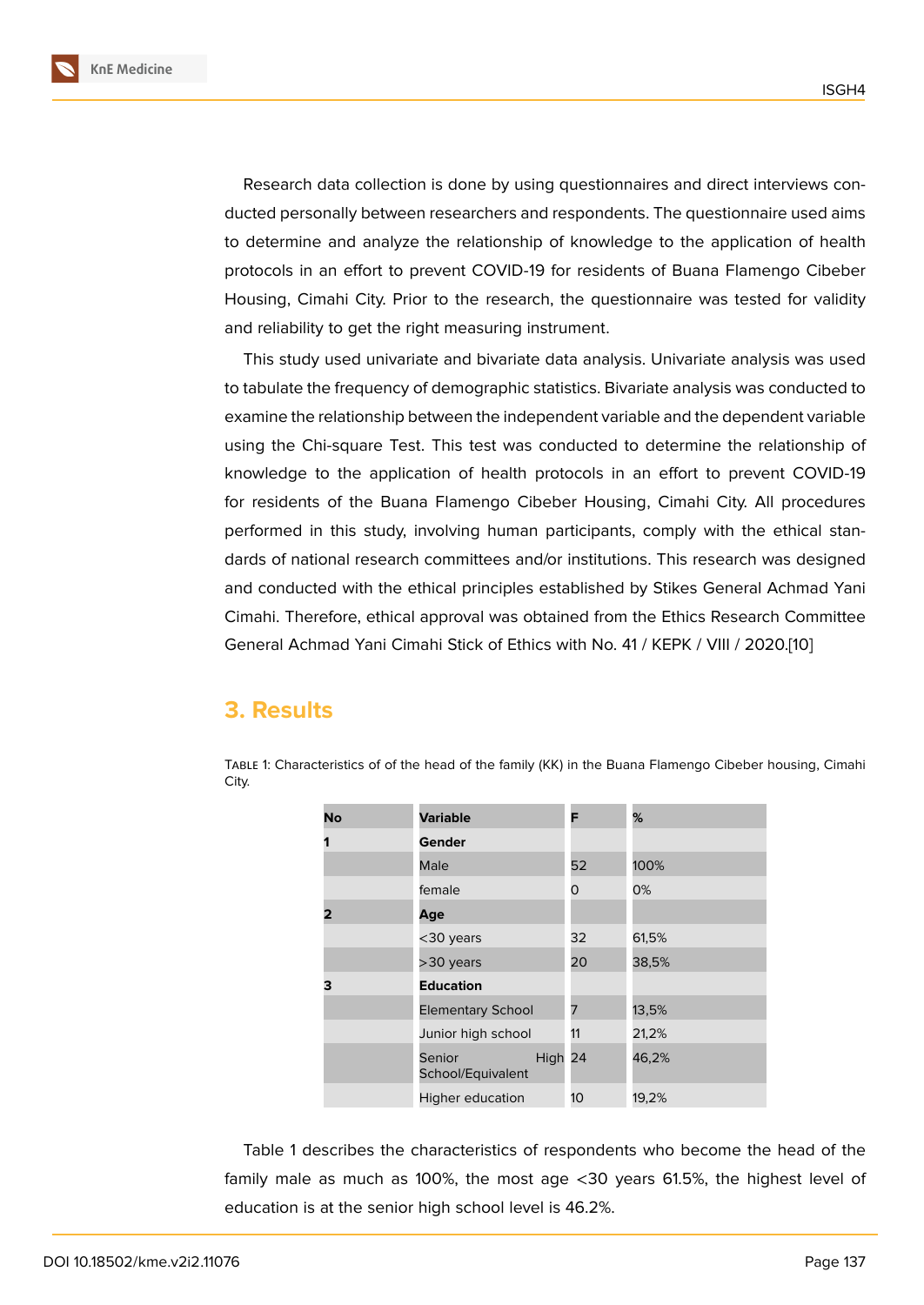| Knowledge of the Frequency<br>application of health<br>protocols in<br>the<br>prevention of COVID-<br>19 |    | Percentage(%) |  |  |
|----------------------------------------------------------------------------------------------------------|----|---------------|--|--|
| Well Knowledge                                                                                           | 46 | 88.5          |  |  |
| Poor Knowledge                                                                                           | 6  | 11.5          |  |  |
| Total                                                                                                    | 52 | 100.0%        |  |  |

Table 2: The results of the analysis of the knowledge of the head of the family (KK) in the Buana Flamengo Cibeber housing, Cimahi City.

Based on the table above, it is found that the respondents who have knowledge in the good category are 46 respondents with a percentage (88.5%), while respondents who have knowledge in the poor category are 6 respondents with a percentage (11.5%).

Table 3: The results of the analysis of the relationship between the knowledge of the head of the family (KK) in the Buana Flamengo Cibeber housing complex, Cimahi City.

|                   | Knowledge Implementation<br>of<br>the<br><b>COVID-19 health protocol</b> |       |     |       | <b>Total</b> | <b>PR (95%CI)</b> |  | <b>P</b> Value             |       |
|-------------------|--------------------------------------------------------------------------|-------|-----|-------|--------------|-------------------|--|----------------------------|-------|
|                   | N <sub>o</sub>                                                           |       | Yes |       |              |                   |  |                            |       |
|                   | N                                                                        | %     | n   | %     | N            | %                 |  |                            |       |
| Poor<br>Knowledge | 1                                                                        | 16.7% | 5   | 83.3% | 6            | 100%              |  | 0.720 (95% CI:0.075-6.889) | 1.000 |
| Well<br>Knowledge | 10 <sup>°</sup>                                                          | 21.7% | 36  | 78.3% | 46           | 100%              |  |                            |       |
| Amount            | 11                                                                       | 21.2% | 41  | 78.8% | 52           | 100%              |  |                            |       |

Based on the table above, it can be seen that there is 1 respondent with a percentage (16.7%) who has poor knowledge and does not implement health protocols in an effort to prevent COVID-19, on the other hand there are 10 respondents with a percentage (21.7% ) who have good knowledge and do not implement health protocols in an effort to prevent COVID-19. The application of health protocols in preventing COVID-19 which is still not very well implemented is the use of masks, there are still many respondents who do not understand the importance of using masks in preventing the transmission of COVID-19. The results of the statistical test obtained a p value = 1,000, so it can be concluded that there is no relationship between knowledge and the application of health protocols in an effort to prevent COVID-19 for residents of the Buana Flamengo Cibeber Housing, Cimahi City.

ISGH4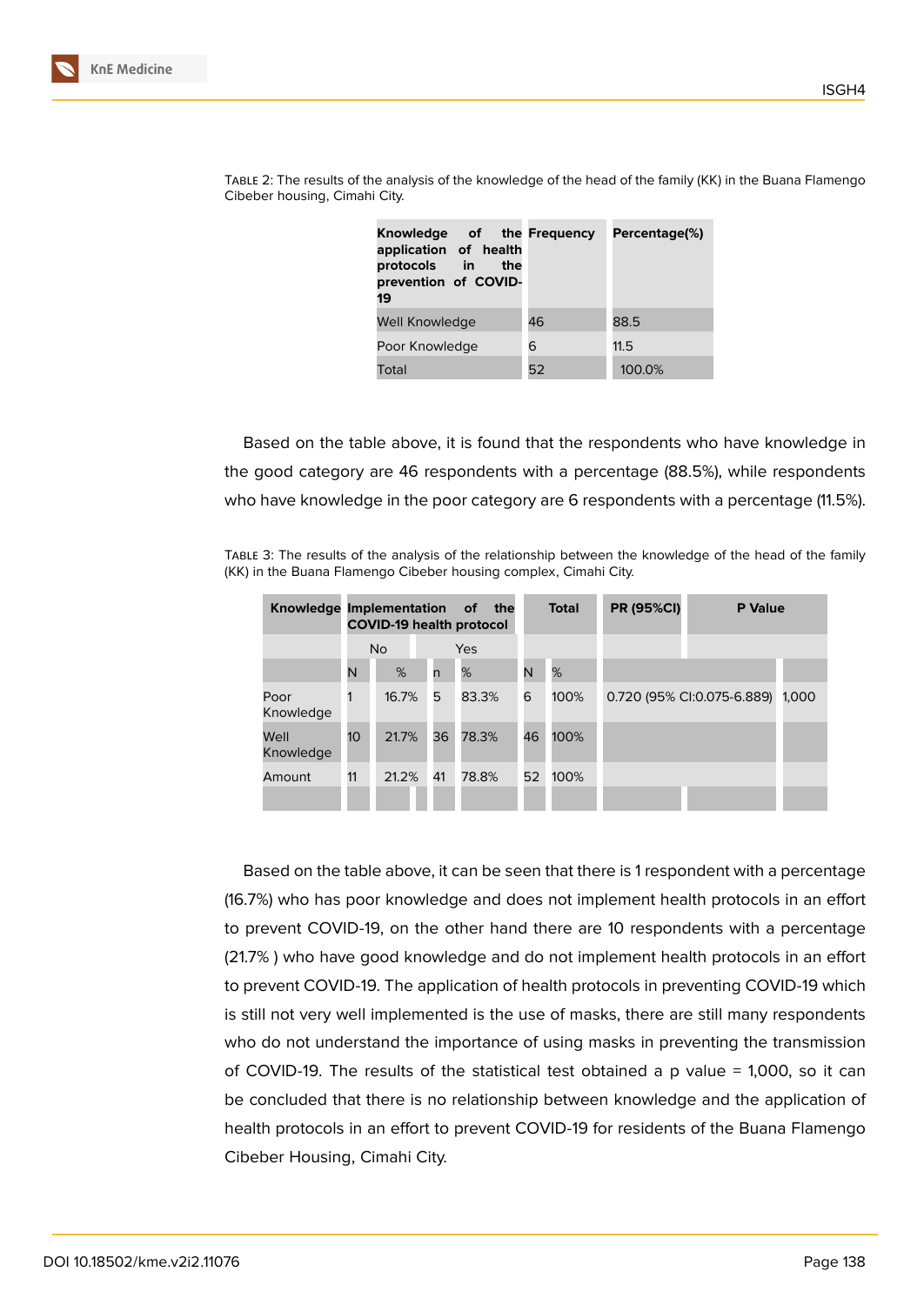#### **4. Discussion**

Knowledge is one of the important factors in shaping a behavior. Knowledge is a behavioral domain that is very important in the formation of one's actions. A person with good knowledge tends to carry out COVID-19 prevention behaviors. In this study, knowledge about COVID-19 prevention health protocols is very important so as not to contract the COVID-19 virus, public knowledge of health protocols can also be interpreted as a result of knowing from the public about preventive measures properly and correctly according to procedures related to COVID-19 prevention.[11]

In this study, there was 1 respondent with a percentage (16.7%) who had poor knowledge and did not implement health protocols in an effort to prevent COVID-19, on the other hand there were 10 respondents with a percentage (21.7%) who [ha](#page-8-1)d knowledge in the good category and did not implement health protocols in an effort to prevent COVID-19. The results of the statistical test obtained a p value  $= 1,000$ , so it can be concluded that there is no relationship between knowledge and the application of health protocols in an effort to prevent COVID-19 for residents of the Buana Flamengo Cibeber Housing, Cimahi City. From these results, the researcher assumes that there is no relationship between knowledge and the application of health protocols in an effort to prevent COVID-19 due to several factors, one of which is the environment and also the rules that require people to carry out COVID-19 prevention behavior so as to encourage positive community behavior both those who have lack of good knowledge or those who have good knowledge, on the other hand, the level of education factor can also be a factor that encourages the absence of a relationship between knowledge and the application of health protocols in efforts to prevent COVID-19.

The results of this study, there was 1 respondent with a percentage (16.7%) who had poor knowledge and did not implement health protocols in an effort to prevent COVID-19, on the other hand there were 10 respondents with a percentage (21.7%) who had knowledge in the good category and did not implement health protocols in an effort to prevent COVID-19. The statistical test results obtained a p value = 1,000, so it can be concluded that there is no relationship between knowledge and the application of health protocols in an effort to prevent COVID-19 for residents of Buana Flamengo Cibeber Housing, Cimahi City. The results obtained by this researcher support the results of previous research that has been studied by Warouw which states that 78.7% of Indonesian people have good knowledge, 65.6% have a positive attitude and 85, 5% have good behavior in COVID-19 prevention behavior.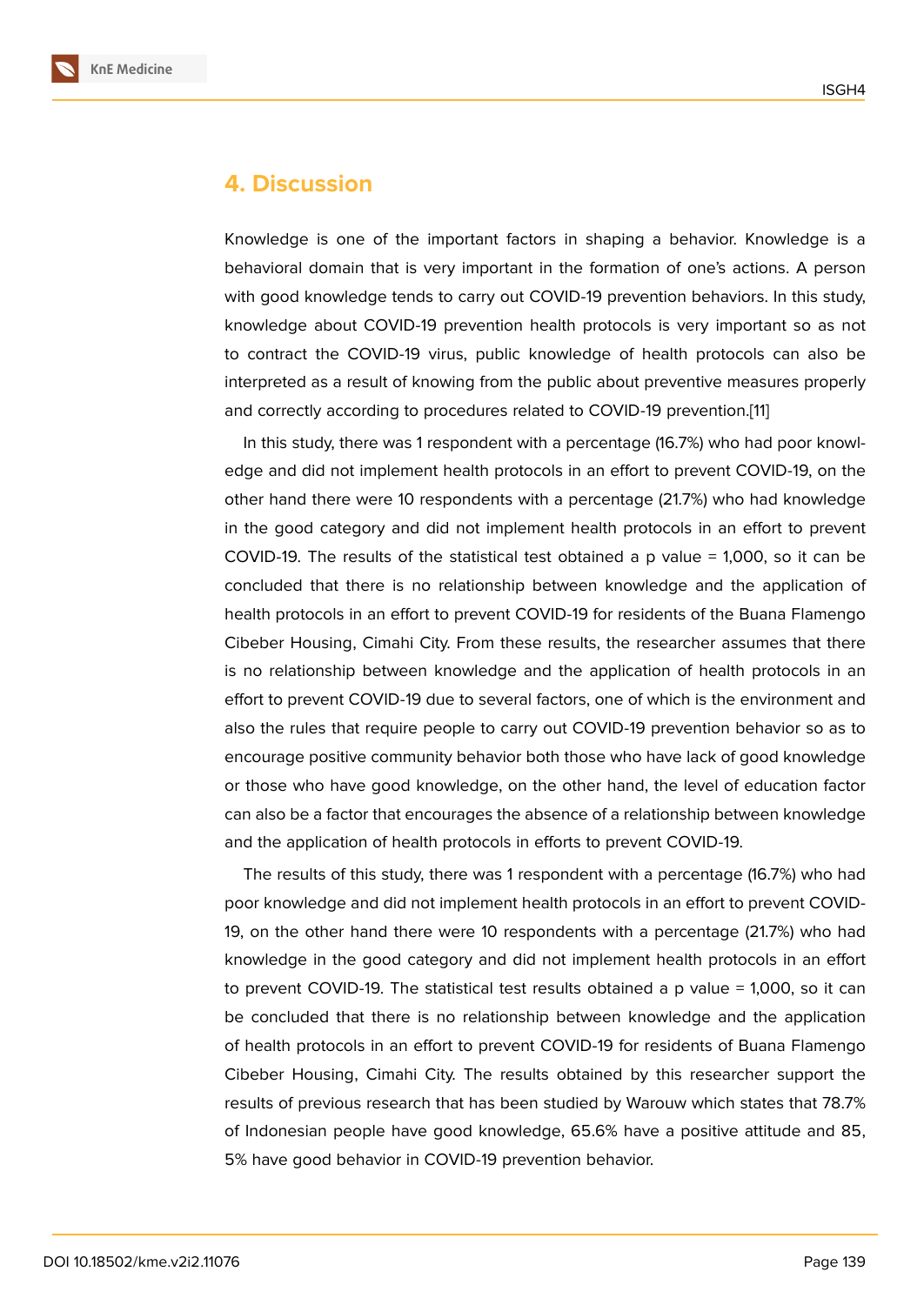From these results, the research obtained by the researcher and the results of previous studies obtained similarities, namely the respondents' knowledge is very good about the COVID-19 Protocol. There are many factors that influence the similarity of the results of this study, where the researchers assume that there is no relationship between knowledge and the application of health protocols in the prevention of COVID-19, this is due to several factors, one of which is the environment and also regulations from the government that require people to carry out COVID-19 prevention behavior. thus encouraging positive community behavior, both those who have poor knowledge and those who have good knowledge. It should be noted that the characteristics of the Indonesian people are very afraid of the rules issued by the government if these rules will have an impact on sanctions that will be imposed if they violate these rules. In this case, to encourage the public to be able to implement the health protocol, the government issued a policy, namely if the Health protocol is not implemented, sanctions will be given to people who violate these rules so that this is the main reason people are willing and able to implement the health protocol. On the other hand, the education level factor can also be a factor that encourages the absence of a relationship between knowledge and the application of health protocols in an effort to prevent COVID-19. This proves that good public knowledge of the behavior of the COVID-19 prevention protocol is important for the practice of preventive actions carried out by the community itself. It is important for the public to know about the behavior of the COVID-19 prevention health protocol, especially the Buana Flamengo Cibeber Housing, Cimahi City to be able to handle, prevent, and immediately conduct an examination if there are signs and symptoms of COVID-19. And most importantly in preventing the spread of COVID-19 by knowing how to implement health protocols properly.

On the other side, the research methods used by researchers and previous researchers have similarities in the use of research methods, namely by using quantitative methods, this is most likely to give the same results so that to get different results it may be necessary to do and choose different research methods such as approaches. with the experimental method so that the research results can get different results. Or you can also choose a mix method method by combining quantitative and qualitative research methods so that the research results obtained will be better and more varied in the data to be collected later so that the research results will be much better. [12]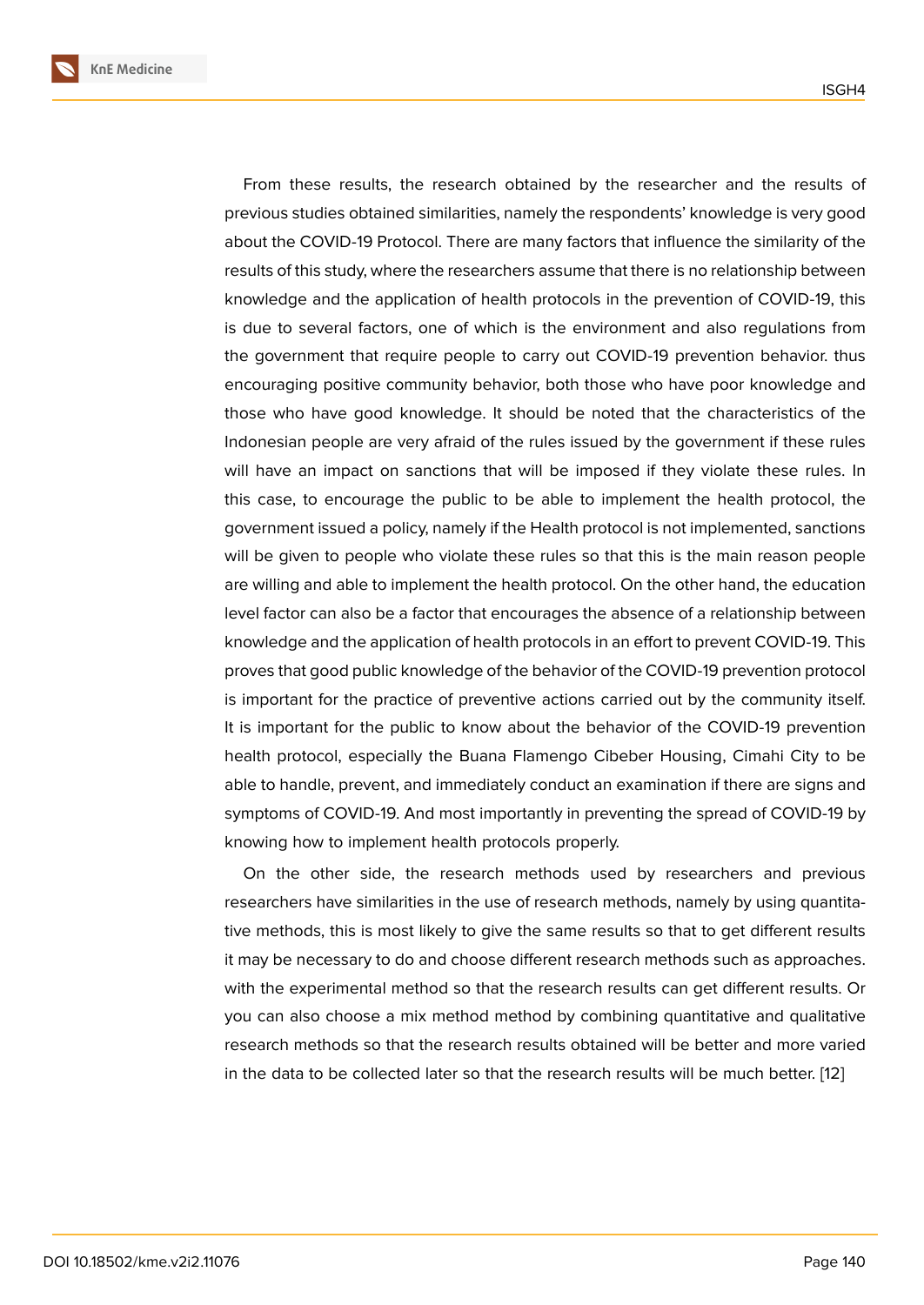

# **5. Conclusion**

There is no relationship between knowledge and the application of health protocols in an effort to prevent COVID-19 for residents of the Buana Flamengo Cibeber Housing, Cimahi City. This is because respondents tend to have good knowledge and good implementation of health protocols related to COVID-19. The public is expected to strictly adhere to health protocols during their activities in the midst of the COVID-19 pandemic as an effort to break the chain of the spread of COVID-19. It is also hoped that there will be new policies and programs adapted to the characteristics of the community as well as the development of technology and information made by the government in encouraging and increasing public knowledge about COVID-19.

## **References**

- <span id="page-7-0"></span>[1] Kementerian Kesehatan. Pedoman pencegahan dan pengendalian coronavirus disesase (Covid-19). Jakarta: Kementerian Kesehatan Republik Indonesia; 2020.
- <span id="page-7-1"></span>[2] Zhang D, Zhang X, Peng B et al. Network pharmacology suggests biochemical rationale for treating COVID-19 symptoms with a traditional Chinese medicine. Communication Biology. 2020;3:1–9.
- <span id="page-7-2"></span>[3] Honarvar B, Lankarani KB, Kharmandar A et al. Knowledge, attitudes, risk perceptions, and practices of adults toward COVID-19: A population and field-based study from Iran. International Journal Public Health. 2020;65:731–739.
- [4] Satuan Tugas Penanganan COVID-19. Data Covid-19 di Indonesia. Satgas Covid-19. 2021 July 31. Jakarta. 2021 Available from: https://covid19.go.id/
- <span id="page-7-3"></span>[5] Pusat Informasi dan Koordinasi Covid-19 Provinsi Jawa Barat. Data informasi Covid-19. 2021 Augustus 1. Provinsi Jawa Barat; 2021. Available from: https://pikobar.jabarprov.go.id/
- <span id="page-7-4"></span>[6] Pusat Informasi Covid-19 Cimahi. Data Covid-19 kota Cimahi. 2021 July 28. Kota Cimahi. 2021. Available from: https://covid19.cimahikota.go.id/
- <span id="page-7-5"></span>[7] Sari DP, Atiqoh NS. Hubungan antara pengetahuan masyarakat dengan kepatuhan penggunaan masker sebagai upaya pencegahan penyakit Covid-19 di ngronggah. Infokes Jurnal Ilmiah Rekam Medis dan Informasi Kesehatan. 2020;10:52–55.
- [8] Lu S, Lin J, Zhang Z et al. Alert for non-respiratory symptoms of coronavirus disease 2019 patients in epidemic period: A case report of familial cluster with three asymptomatic COVID-19 patients. Jurnal Medical Virology. 2021;93:518–521.